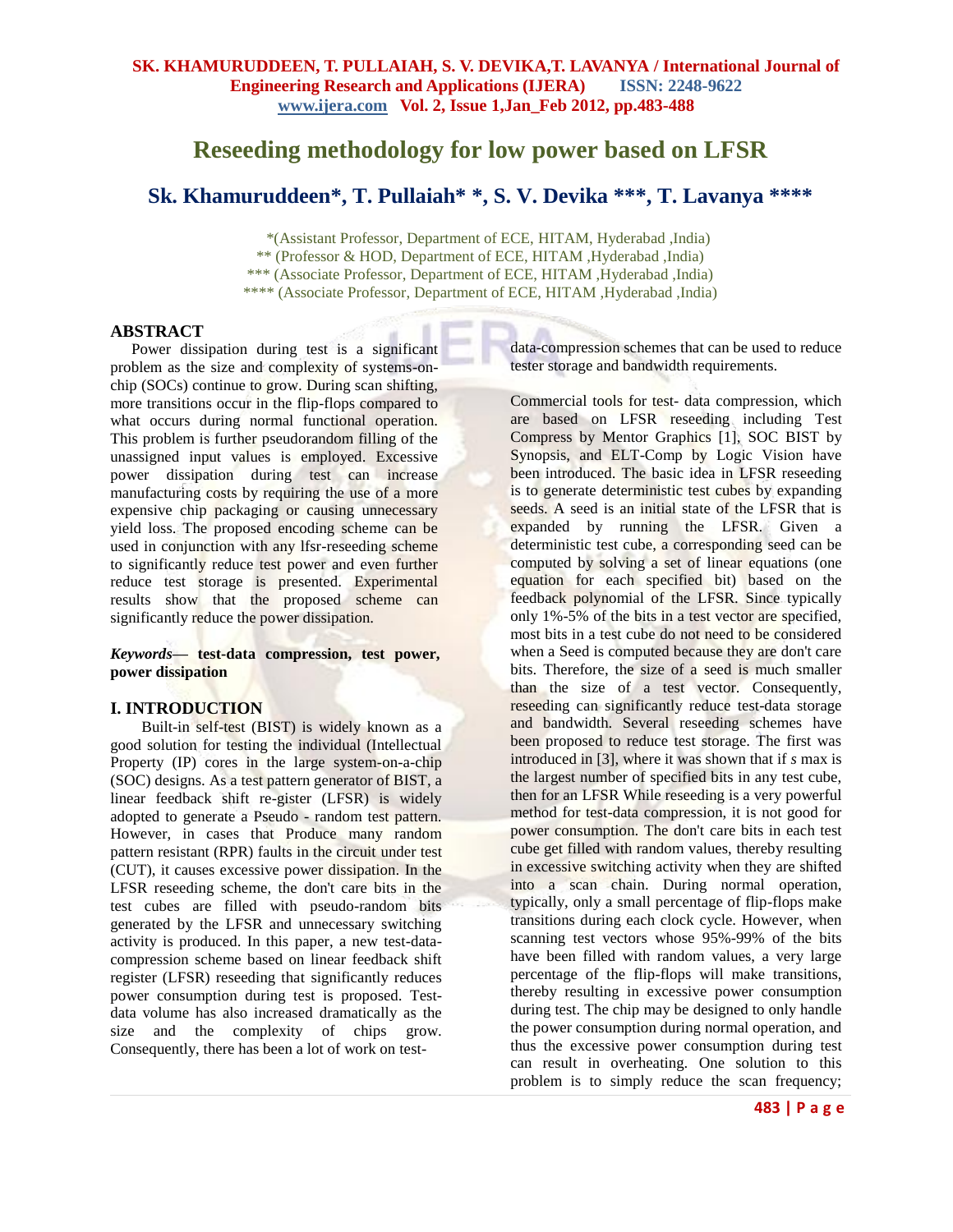however, this results in longer test times. Many techniques for reducing power consumption during scan testing have been presented and are summarized in [8]. It was only recently that work has been done on considering together the problems of test-data compression and low-power test. Research in this direction has been presented in [9]- [12] and is summarized in Section I. In this paper, we present a new encoding algorithm that can be used in conjunction with any LFSR reseeding scheme to significantly reduce power consumption during test (preliminary results were presented in [13]). A key feature of the proposed approach is that it reduces the number of specified bits and the number of transitions at the same time. Since the amount of compression for LFSR reseeding depends on the number of specific bits, the proposed approach exploits this property. In section II we review the related work. In Section III, we introduce the new encoding scheme. Section IV explains a hardware implementation for the proposed scheme. Section V shows the experimental results, and Section VI concludes this paper.

# **II.TESTCUBE ENCODING ALGORITHM**

Let a transition in a test cube be defined as a specified  $(1)$ , followed by 0 or more Xs and then by a specified 1 (0). The key idea of the proposed encoding algorithm is to take advantage of the fact that the number of transitions in a test cube is always less than the number of specified bits in a test cube. Thus, rather than using LFSR reseeding to directly encode the specified bits as in conventional LFSR reseeding, the proposed encoding algorithm divides the test cube into blocks and only uses LFSR reseeding to produce the blocks that contain transitions. For the blocks that do not contain transitions, the logic value fed into the scan chain is simply held constant. This approach reduces the number of transitions in the scan chains and in most cases also reduces

| Block |  | <b>Rlock</b> |                              | $D$ <sub>aa</sub> $-1$ |  |  |  |  | $B_{\text{back}}$ <sup>2</sup> |  |  |  |              | DΙ                |           |                          |    |                    |
|-------|--|--------------|------------------------------|------------------------|--|--|--|--|--------------------------------|--|--|--|--------------|-------------------|-----------|--------------------------|----|--------------------|
|       |  |              | $\bullet$                    |                        |  |  |  |  |                                |  |  |  | $\mathbf{H}$ |                   | $\bullet$ | $\cdots$                 |    | $\mathbf{U}$<br>43 |
|       |  |              | $\mathbf{v}$<br>$\mathbf{r}$ |                        |  |  |  |  |                                |  |  |  |              | $\mathbf{r}$<br>л | v<br>"    | $\mathbf{v}$<br>$\cdots$ | 97 | $\mathbf{v}$<br>Å  |

#### Fig. 1 Encoding of test data

The total number of specified bits that must be generated by the LFSR as compared with conventional LFSR reseeding.

### **A. BASIC CONEPT**

The proposed encoding scheme encodes each test cube with two kinds of data: "hold flags" and "data bits." Each test cube is divided into several blocks, and each block has a 1-bit hold flag. The hold flag indicates whether a transition occurs in a block. There are three types of blocks.

1) Transition block (hold flag  $= 0$ ). One or more transitions exist in the block. Either both 0 and 1 are present in the block (e.g., XX1X0X) or only 0 or 1 is present, but the last specified bit from a previous block was the opposite value.

2) No transition block (hold flag  $= 1$ ). No transition occurs in the current block. Only 0 or 1 is Present in the block, and the last specified bit from a previous Block is same (e.g., X0XX0X).

3) Don't care block (hold flag = X). No specified bits occur in the block; all are don't cares. If the hold flag for a block is 1, then the data bits in the block are simply held constant from the last data bit in the previous block. If the hold flag is 0, then the data bits are loaded directly from the LFSR. If the hold flag is X, then it can be treated either as a non transition block or as a transition block with all X data. Both the hold flags and the data bits are generated from a single LFSR using reseeding. An example of the proposed encoding is shown in Fig. 1. The test sequence in the example is composed of four blocks, and each block has one hold flag and four data bits. The hold flags are shown in bold along the "Encoded" bit sequence row. In Fig. 1, the original test cube contains seven specified bits. However, using the proposed encoding scheme, the encoded data only has three specified hold flags and two specified data bits, giving a total of only five specified bits. Thus, the proposed encoding scheme reduces the number of specified bits that need to be generated using LFSR reseeding. As shown in Fig. 1, the 1s in blocks 2 and 3 do not need to be generated directly by the LFSR but are rather generated as a by-product of the fact that the hold flags keep the input to the scan chain constant at 1. Thus, test data compression can be achieved in this way. Moreover, no transitions will occur when generating blocks 2 and 3 because the hold flags are 1, thus keeping all the bits in the blocks constant. This would not be the case in conventional LFSR reseeding, where the Xs in blocks 1 and 2 get filled with random data, which may result in many more transitions. Thus, a reduction in the number of transitions can be achieved in this way.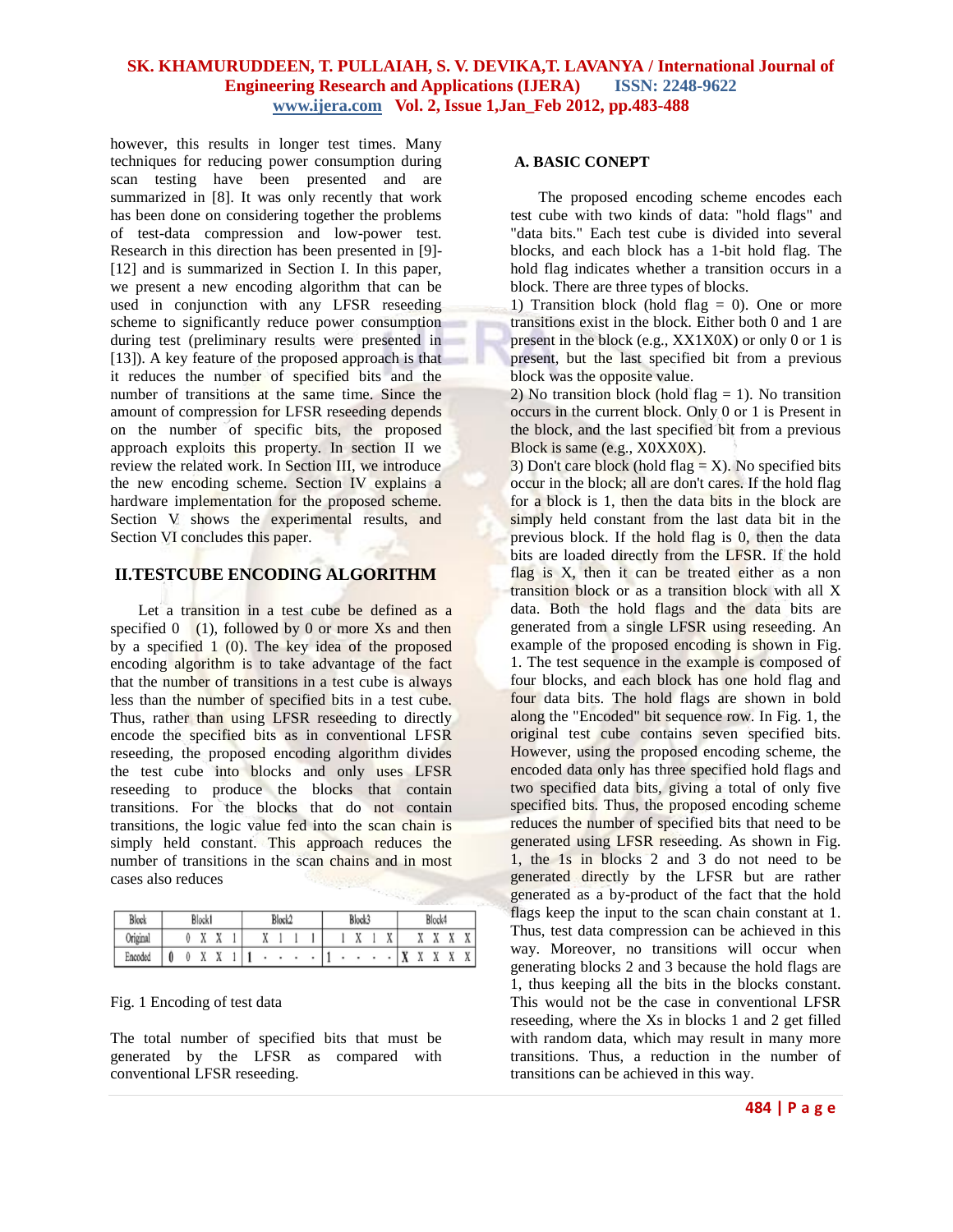### **B. CONVERSION PROCEDURE**

It is possible to increase the number of non transition blocks by converting some transitions blocks into non transition blocks. There are two requirements that must be satisfied in order to convert a transition block into a non transition block. The first is that it cannot contain both specified 0s and specified 1s. The second is that the last bit of the previous block must be an X. Two examples of this are shown in Fig. 2. Block 2 is initially a transition block even though it only contains specified 0s because the last specified bit in block 1 was a 1. However, the very last bit of block 1 is a don't care, so a "conversion procedure" can be used to specify that don't care as a 0 and thereby convert block 2 into a non transition block. Even though this conversion required adding an extra specified data bit, the net result is still a reduction in the total number of specified bits because now block 2 is a non transition block; thus, none of its data bits need to be generated by the LFSR. This same conversion procedure can also be used to convert block 4 in Fig. 2 into a non transition block. By increasing the number of non transition blocks, the conversion procedure can help to reduce both test storage (since it can reduce the total number of specified bits) and test power (since it can reduce the number of transitions by enabling all the Xs in the converted non transition block to be filled with the same logic value).

| Block   | Block1 |  |  | Block2 |   |  |  | Block <sup>2</sup> |  |   |          |          | Block4   |                           |   |  |  |  |                           |
|---------|--------|--|--|--------|---|--|--|--------------------|--|---|----------|----------|----------|---------------------------|---|--|--|--|---------------------------|
| Origina |        |  |  | .,     |   |  |  | .,                 |  |   | $\cdots$ | $\cdots$ | $\cdots$ | $\ddot{\phantom{a}}$<br>Ω |   |  |  |  | $\ddot{\phantom{a}}$<br>л |
| Encoded |        |  |  |        | ٠ |  |  |                    |  | ν | $\cdots$ |          |          |                           | ٠ |  |  |  |                           |

Fig. 2 Example of conversion procedure (the last bit of blocks 1 and 3 are specified to convert blocks 2 and 4 into non transition blocks). There is a small finite-state machine (FSM) controller that controls where the data coming out from the LFSR is stored. In the first clock cycle, the LFSR generates a single bit, which is the update flag. If the update flag is 1, then in the next  $B$  clock cycles, the LFSR generates the hold flags for each of the





# **III. RESULTS FOR THE PROPOSED ENCODING SCHEEME**

TABLE I **RESULTS FOR THE PROPOSED ENCODING SCHEME** 

| Encoding algorithm                                  | Num.<br>Test<br>Patterns | Num.<br><b>Blocks</b> | Num.<br>Compatible<br>Sets | Num.<br>Specified<br>Data Bits | Num.<br>Specified<br><b>Hold Flag Bits</b> | Total<br>Specified<br><b>Bits</b> | Total<br>Power | Percent<br>Power<br>Reduction    |
|-----------------------------------------------------|--------------------------|-----------------------|----------------------------|--------------------------------|--------------------------------------------|-----------------------------------|----------------|----------------------------------|
| Basic concept                                       | 23                       | $\overline{a}$        | 23                         | 124                            | 46                                         | 170                               | 23.8           | 30.6                             |
|                                                     |                          | $\overline{4}$        | 23                         | 124                            | 92                                         | 216                               | 22.3           | 31.4                             |
|                                                     |                          | 8                     | 23                         | 124                            | 184                                        | 308                               | 22.67          | 30.1                             |
| Conversion procedure                                | 16                       | $\overline{a}$        | 15                         | 70                             | 30                                         | 100                               | 21.5           | 31.3                             |
|                                                     |                          | 4                     | 16                         | 70                             | 60                                         | 130                               | 21.1           | $\overline{\phantom{a}}$<br>32.1 |
|                                                     |                          | 8                     | 15                         | 70                             | 120                                        | 190                               | 21.2           | 34.5                             |
| Partitioning into holdcube<br>into partitioniq sets | 15                       | $\overline{a}$        | $6\overline{6}$            | 80                             | 12                                         | 92                                | 20,4           | 41.3                             |
|                                                     |                          | 4                     | 6                          | 80 <sup>°</sup>                | 24                                         | 104                               | 201            | 48.3                             |
|                                                     |                          | 8                     | 6                          | 80                             | 48                                         | 128                               | 20.5           | 42.1                             |

#### Table 1

scan chains that are shifted into the HF-SRs. If the pdate flag is 0, then the HF-SRs are not loaded. Let the length of each scan chain be *L*. Then, for the next *L* clock cycles, the LFSR generates the test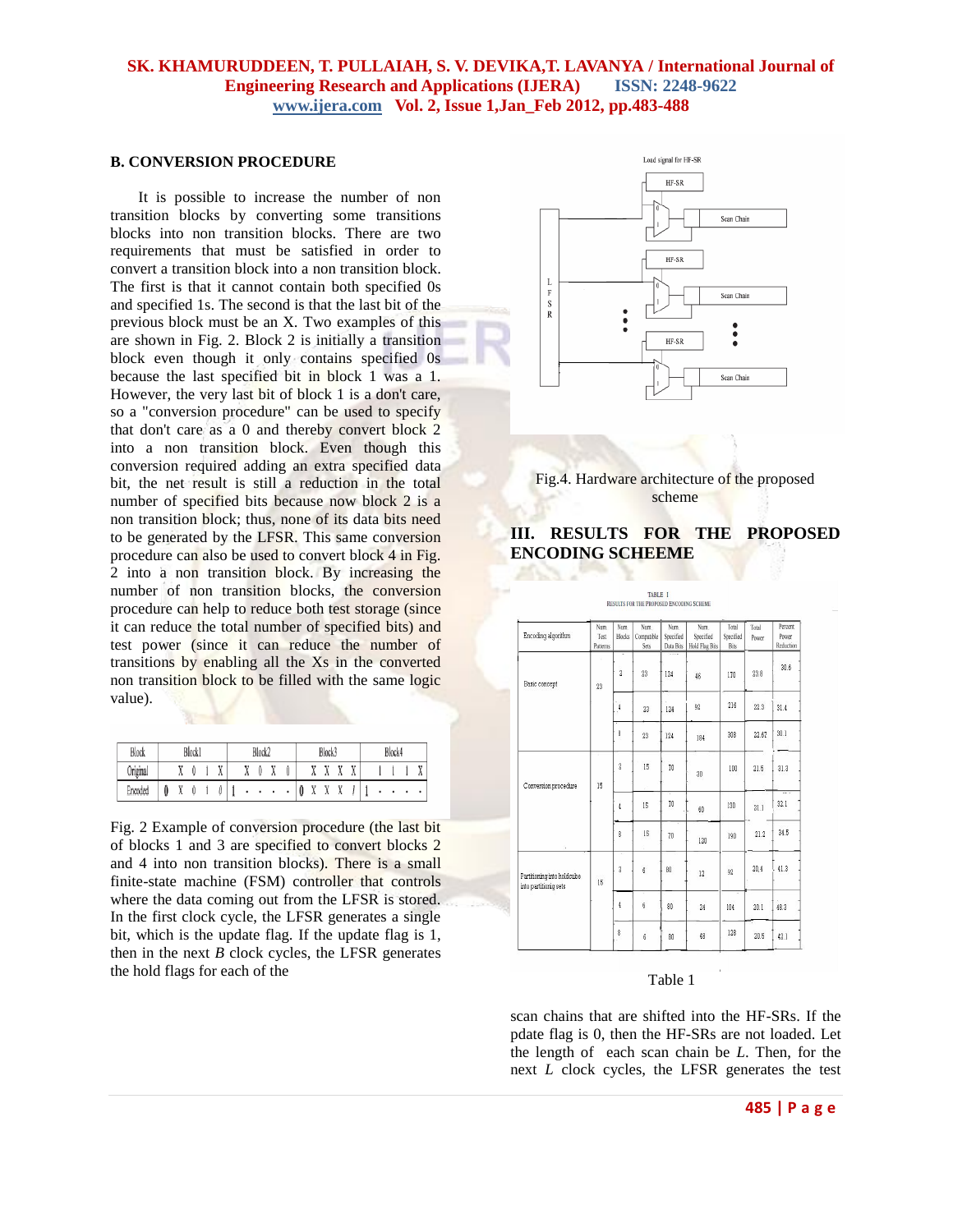data. For each *L/B* clock cycle, if the corresponding hold flag for a scan chain is 0, then the scan chain is loaded from the LFSR. If the corresponding hold flag is a 1, then the last value shifted into the scan chain is repeatedly shifted into the scan chain, and the data from the LFSR is ignored a multiplexer (MUX, as shown in Fig. 4). After the scan chains have been filled, the scan vector is applied to the circuit under test, and the response is loaded back into the scan chain. The process is then repeated to generate the next scan vector. The hardware overhead consists of one 2-to-1 MUX and an HF-SR per scan chain, one 1-bit update flag flip-flop, and a small FSM controller. The FSM controller consists of a bit counter (which is present for LFSR reseeding anyway) and some small combinational logic. The size of the HF-SR dominantly determines the hardware overhead in this scheme. It depends on the number of scan chains and the total number of blocks.

### **IV. EXPERIMENTAL RESULTS**

Experimental results for the proposed scheme shown in Table I. Results for dividing each test cube into different numbers of blocks are shown (note that there is one hold flag for each block). The test cubes were partitioned into hold-cube-compatible sets, and the number of such sets is shown in each case. The total number of specified bits required for the proposed encoding scheme is shown (including update flags, hold flags, and data bits). The total number of specified bits and the total number of transitions (computed as described in [9]) for the proposed encoding scheme are compared with those for the original test cubes. When computing the number of transitions, the final values of the don't care blocks are taken into consideration. In most cases, the total number of specified bits is reduced, which will result in less test-data bits in the test data and hold flags. The more blocks used, the less specified bits in the test data but the more specified hold flags. Moreover, the reduction in the number of transitions increases as the number of blocks in a test pattern increases. Note that the number of transitions in the HF-SR is included in the number of transitions shown in the ninth column. The hardware overhead also increases in this case as the size of the HF-SRs becomes larger. The hardware overhead depends on the number of scan chains. In these experiments, the number of scan chains is chosen depending on the circuit size. The 11th column indicates the number of 2-to-1 MUXs required, which is equal to the

number of scan chains because one MUX is located on the entrance of each scan chain. The size of the HF-SR is indicated in the last column and depends on the number of blocks. Fig. 6 shows the percentage change in specified bits and power reduction compared to the original test cubes for one benchmark circuit s15850. It illustrates how to choose the number of blocks for a corresponding circuit and test set. The number of blocks is a userdefined variable. It is chosen by considering test power, the number of specified bits, and hardware overhead simultaneously. The number of blocks simulated varies from 5 to 100, which is represented on the *x*axis for both graphs in Fig. 6. With a small number of blocks, the number of specified bits is reduced to less than the number of specified bits in the original test cubes. This is also observed in most of the other circuits. A small number of blocks are also good with respect to hardware overhead because it means small hardware overhead. However, the amount of power reduction is almost proportional to the number of blocks, as shown in Fig. 6, which means that the power consumption with a small number of blocks is small. With five to ten blocks, the power reduction is about 37%, while the average of the power reduction is about 50%. If 37% power reduction is good enough for a user's test methodology, a number from five to ten is chosen as the number of blocks because it causes very small hardware overhead and can achieve high test-data compression. If 37% power reduction is not good enough, the number of blocks is chosen to be larger while still trying to minimize the number of specified bits. In Fig. 6, 38 or 39 blocks can be chosen. This can achieve 48% power reduction and 1.8% reduction of the number of specified bits with relatively small hardware overhead but not as small as hardware overhead with five to ten blocks. The proposed encoding scheme can be used in conjunction with any LFSR reseeding scheme. Experiments were performed for using the proposed encoding scheme in conjunction with the partial LFSR reseeding scheme described in [7]. The results are shown in Table II The exact same set of test cubes that were used for generating the results published in [7] was encoded using The proposed encoding scheme in conjunction with the scheme in [7]. As can be seen, in most cases, both the test storage and the test power are reduced using the proposed scheme.

 Table III shows a comparison of the experimental results in [11] and [12] with those of the proposed encoding scheme (used in conjunction with partial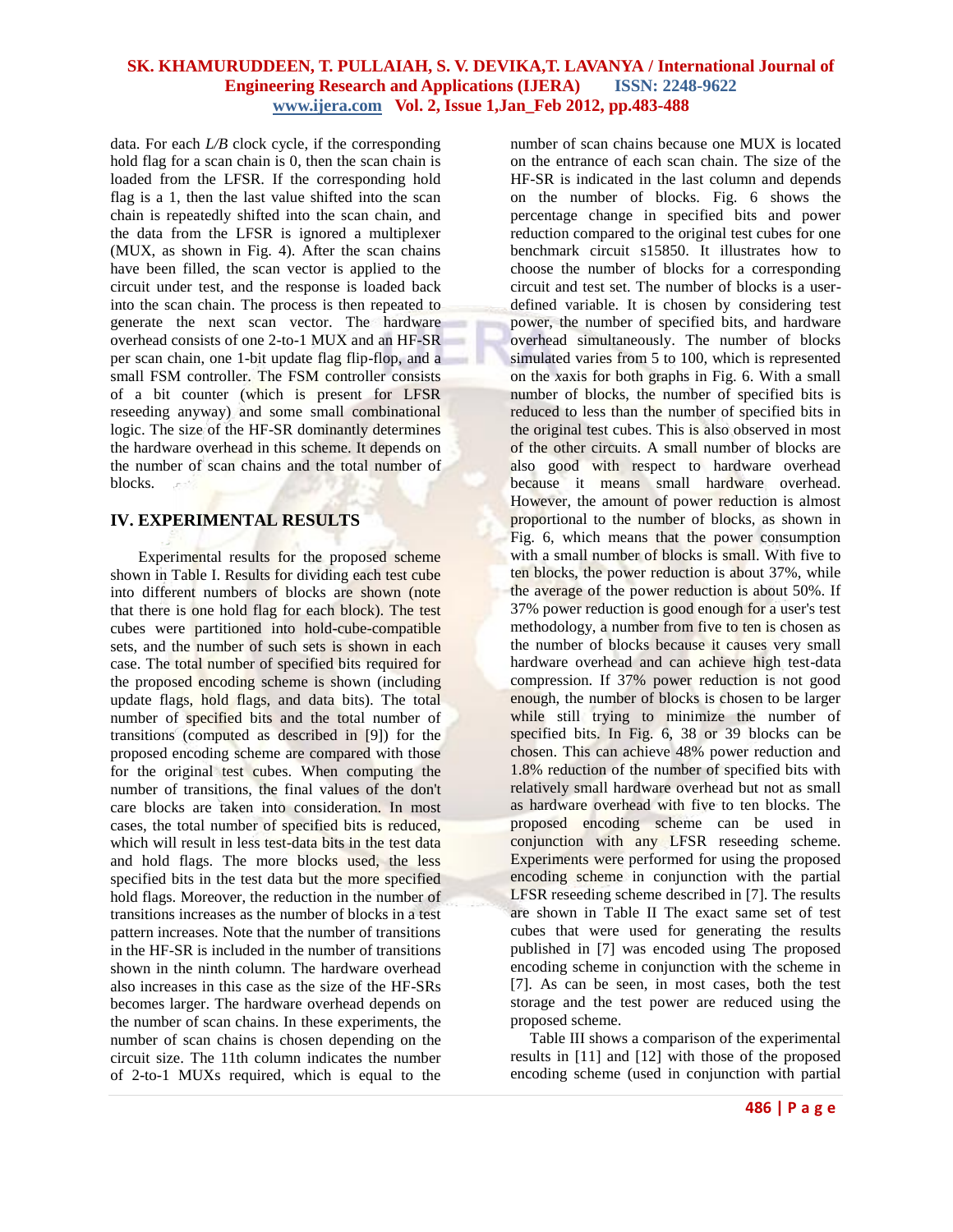LFSR reseeding as described in [7]). As can be seen, the proposed scheme reduces the test-storage requirements much more than the other schemes. Note that the test storage for the method in [12] was calculated here by multiplying the size of the primary and secondary LFSRs by the number of test cubes. In terms of reducing test power, the proposed scheme is much more effective than the scheme in [12], which is also applicable for LFSR reseeding. Moreover, the compression ratio in the proposed scheme is similar or even higher than that in [12] even though 1000 pseudorandom patterns are applied first in [12]. Note that the results for both [11] and the proposed scheme are for encoding the entire deterministic test set. While the test power for the proposed scheme is not reduced as much as for the scheme in [11], which is based on run-length encoding, much more compression is achieved. The key advantage of the proposed scheme compared with [11] is that it is compatible with LFSR reseeding, which is used in commercial tools due to its superior encoding efficiency.

# TABLE **III:** SIMULATION RESULTS OMPARING THE LFSR RESEEDING SCHEME AND THE PROPOSED SCEME

|                                | <b>LFSR Reseeding Scheme</b> |                                | Proposed Scheme   |                     |                             |  |  |  |  |
|--------------------------------|------------------------------|--------------------------------|-------------------|---------------------|-----------------------------|--|--|--|--|
| Num.<br>Specified<br>Data Bits | Compression<br>(°)           | % Power<br>Reduction Specified | Num.<br>Data Bits | Compression<br>(96) | % Power<br>Reduction<br>. . |  |  |  |  |
| 124                            | 65                           | 85                             | 124               | 93                  | 52                          |  |  |  |  |
| 70                             | 60                           | 81                             | 70                | 05                  | 52                          |  |  |  |  |
| 90                             | 61                           | 83                             | 90                | 93                  | 40                          |  |  |  |  |

# **V. CONCLUSION**

LFSR reseeding is a good solution for testing large SOC, but causes excessive power dissipation. This paper has proposed a new low power scheme using the LFSR reseeding. The proposed scheme divides each test cube into several non- transitional or transitional blocks, and can eliminate the transitions introduced in the non-transitional blocks. The original test cube is encoded into the low power test cube.The proposed encoding scheme provides a way to reduce the test power for lfsr. And also improving the test compression is achieved.

### **REFERENCES**

- [1] J. Rajski, J. Tyszer, M. Kassab, N. Mukherjee, R. Thompson, T. Kun-Han, A. Hertwig, N. Tamarapalli, G. Mrugalski, G. Eider, andG. Jun, "Embeddeddeterministic test for low cost manufacturing test," in *Proc. Int. Test Conf.*, 2002, pp. 301-310.
- [2] B. Koenemann, C. Barnhart, B. Keller, T. Snethen, O. Farnsworth, and D. Wheater, "A SmartBIST variant with guaranteed encoding," in *Proc.VLSI Test Symp.*, 2001, pp. 325-330.
- [3] B. Koenemann, "LFSR-coded test patterns for scan designs," in *Proc. Eur.test Conf.*, 1991, pp. 237-242.
- [4] S. Hellebrand, S. Tarnick, J. Rajski and B. Courtois, "Generation of vector patterns through reseeding of multiple-polynomial linear
	- feedback shift register," in *Proc. Int. Test Conf.*, 1992, pp. 120-129.
- [5] S. Hellebrand, J. Rajski, S. Tarnick, S. Venkataraman, and B. Courtois, "Built-in test for circuits with scan based on reseeding of multiplepolynomial linear feedback shift registers," *IEEE Trans. Comput.* vol. 44, no. 2, pp. 223-233, Feb. 1995.
- [6] N.Zacharia, J. Rasjski and J. Tyszer, "Decompression of test data using variablelength seed LFSRs," in *Proc.VLSI Test Symp.*, 1995, pp. 426-433.
- [7] C. V. Krishna, A. Jas, and N. A. Tuba, "Test vector encoding using partial LFSR reseeding," in *Proc. Int. Test Conf.*, 2001, pp. 885-893.
- [8] P.Girard, "Survey of low-power testing of VLSI circuits," *IEEE Des. Test Comput.* vol. 19, no. 3, pp. 82-92, May/Jun. 2002.
- [9] R. Sankaralingam, R. R. Oruganti, and N. A.Touba, "Static compaction techniques to control scan vector power dissipation," in *Proc. VLSI Test Symp.*, 2000, pp. 35-40.